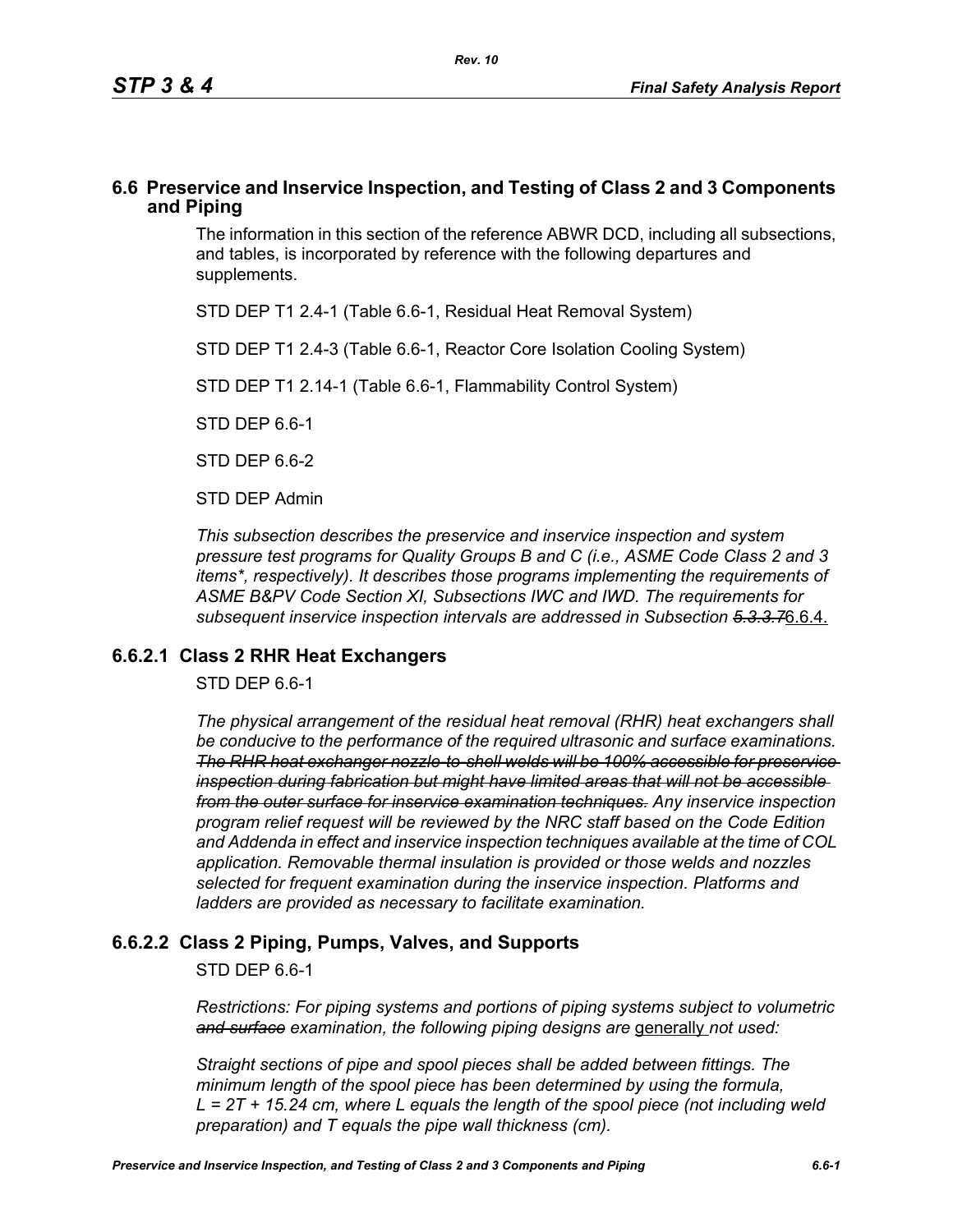Where less than the minimum straight section length is used, an evaluation is performed to demonstrate that sufficient access exists to perform the required examinations.

# **6.6.7.2 Erosion-Corrosion**

STD DEP 6.6-2

*Piping systems determined to be susceptible to single-phase erosion-corrosion shall*  be subject to a program of nondestructive examinations to verify the system structural *integrity. The examination schedule and examination methods shall be determined in accordance with the NUMARC program (or another equally effective program), as discussed in Generic Letter 89-08,* the guidelines of EPRI NSAC-202L Rev. 3*, and applicable rules of Section XI of the ASME Boiler and Pressure Vessel Code.*

# **6.6.9 COL License Information**

### **6.6.9.1 PSI and ISI Program Plan**

The following site-specific supplement addresses COL License Information Item 6.10.

STPNOC will prepare a comprehensive plant-specific PSI and ISI program plan. This plan is outlined in reference ABWR DCD Section 6.6 for Class 2 and 3 components and in reference ABWR DCD Section 5.2 for Class 1 components. This plan will be submitted to the NRC at least 12 months prior to commercial power operation for the respective unit, based on the final as-built plant configuration, addressing specific welds, bolting, pipe supports, etc. There will be a separate plan for Unit 3 and for Unit 4. (COM 6.6-1)

The initial inservice examinations conducted during the first 120 months of operation will comply, to the extent practical, with the requirements of the ASME B&PV Code Section XI Edition and Addenda incorporated by reference in 10 CFR 50.55a(b) on the date 12 months prior to the date of issuance of the operating license, subject to modifications listed by the reference sections.

The inservice examinations conducted throughout the service life of the plant will comply, to the extent practical, with the requirements of the ASME B&PV Code Section XI Edition and Addenda incorporated by reference in 10 CFR 50.55a(b) 12 months prior to the start of the inspection interval, subject to limitations listed by the reference sections.

# **6.6.9.2 Access Requirement**

The following standard supplement addresses COL License Information Item 6.11.

The plans for NDE during design and construction are incorporated in order to meet all access requirements of the regulations, per IWC 2500 and IWD 2500 (Subsection 6.6.2). As an integral part of the design process, the access requirements are incorporated in the applicable specifications.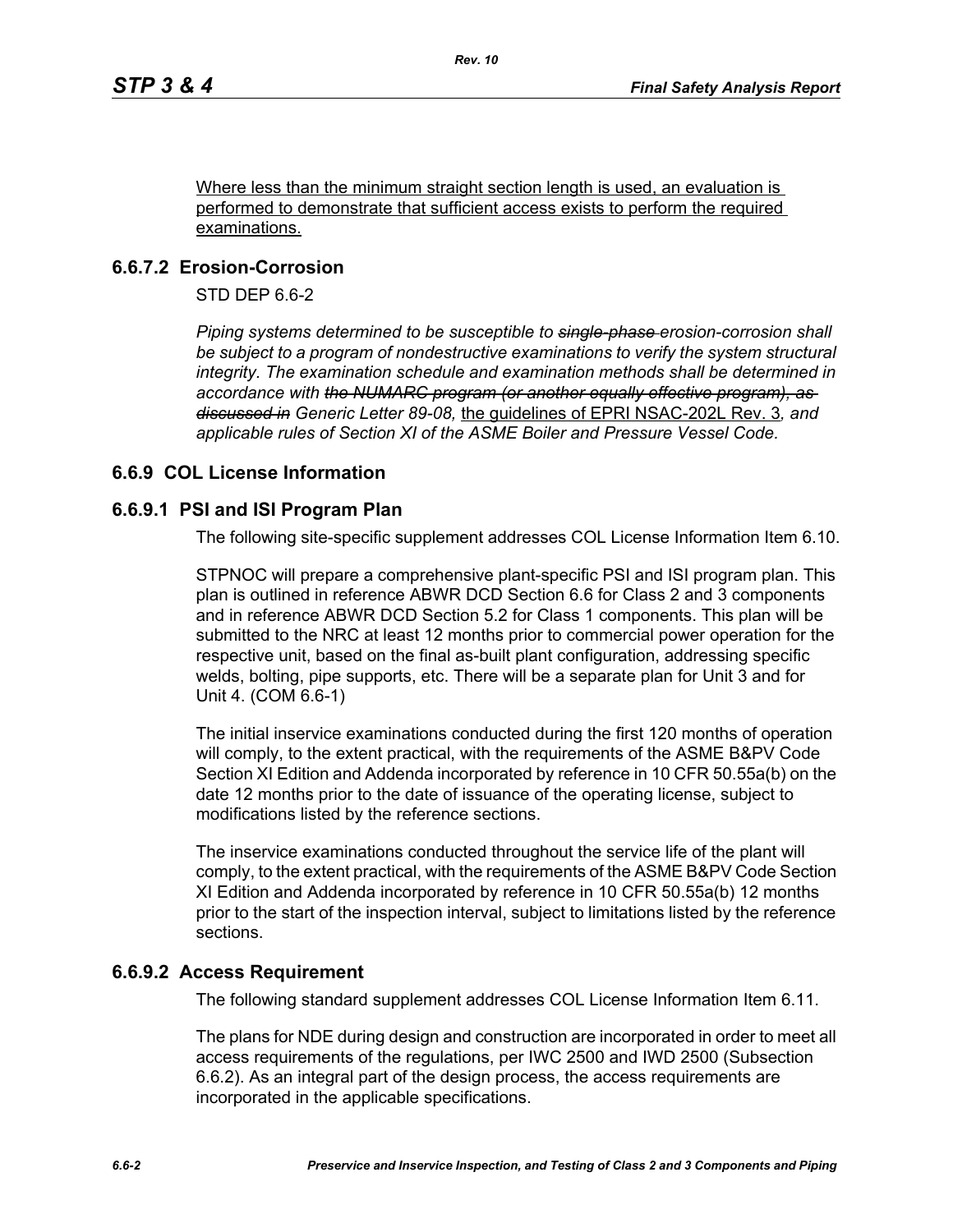### **6.6.10 References**

6.6-1 "Recommendations for an Effective Flow-Accelerated Corrosion Program", NSAC-202L-R3, 1011838, Electric Power Research Institute, May 2006.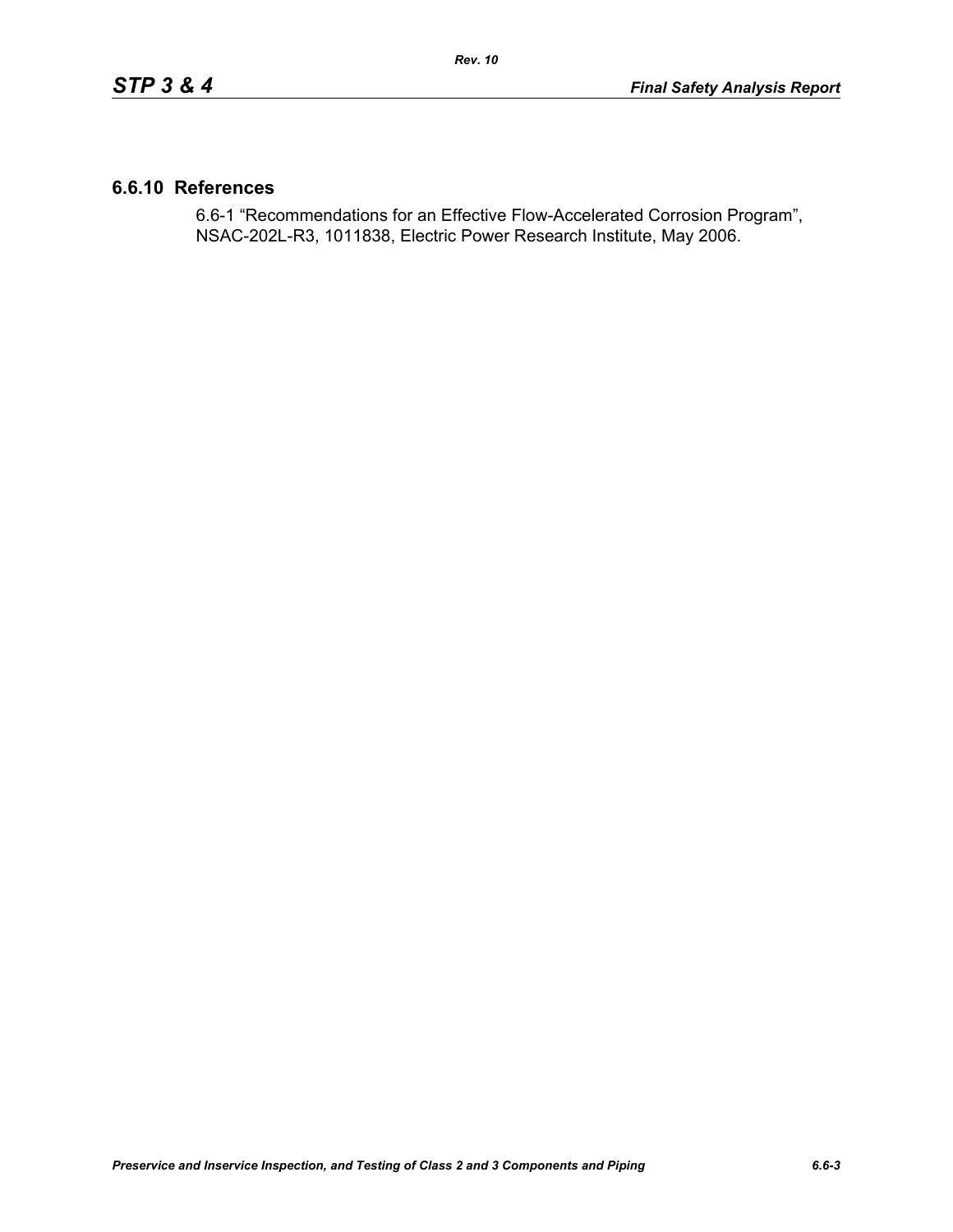| $\overline{G}$<br><b>T49</b><br>Piping from valves F006A & B up to and-<br>Flammability-<br>Figure 6.2<br>including the recombiner skids A & B<br><b>Control</b><br>40<br>All pressure retaining components and piping<br>$\overline{P}$<br>$\overline{B}$<br>Welds (Note 8)<br>Integral attachments<br><b>Piping and Component Supports</b><br>FA<br>Supports (Note 6)<br>All Class C piping 20A, 25A, 50A, 80A and 100A Figure 6.2<br>Exempted per-<br><b>IWD 1220</b><br>40<br>in diameter, i.e.:<br>- <del>drain lines</del><br>- <del>test connections</del><br>- SRV discharge line<br>instrument lines<br>- small process lines<br>- and etc. | External Surfaces (Note 7) VT-2<br>$&+3$<br>$&+3$<br>External Surfaces (Note 7) VT-2<br>$\overline{B}$<br>Welds (Note 8)<br>$&+3$<br>$\overline{P}$<br>$&+3$ |
|------------------------------------------------------------------------------------------------------------------------------------------------------------------------------------------------------------------------------------------------------------------------------------------------------------------------------------------------------------------------------------------------------------------------------------------------------------------------------------------------------------------------------------------------------------------------------------------------------------------------------------------------------|--------------------------------------------------------------------------------------------------------------------------------------------------------------|
|                                                                                                                                                                                                                                                                                                                                                                                                                                                                                                                                                                                                                                                      |                                                                                                                                                              |
|                                                                                                                                                                                                                                                                                                                                                                                                                                                                                                                                                                                                                                                      |                                                                                                                                                              |
|                                                                                                                                                                                                                                                                                                                                                                                                                                                                                                                                                                                                                                                      |                                                                                                                                                              |
|                                                                                                                                                                                                                                                                                                                                                                                                                                                                                                                                                                                                                                                      |                                                                                                                                                              |
|                                                                                                                                                                                                                                                                                                                                                                                                                                                                                                                                                                                                                                                      |                                                                                                                                                              |
| All pressure retaining components and piping                                                                                                                                                                                                                                                                                                                                                                                                                                                                                                                                                                                                         |                                                                                                                                                              |
| Integral attachments                                                                                                                                                                                                                                                                                                                                                                                                                                                                                                                                                                                                                                 |                                                                                                                                                              |
| <b>Piping and Component Supports</b><br>FA<br>Supports (Note 6)                                                                                                                                                                                                                                                                                                                                                                                                                                                                                                                                                                                      |                                                                                                                                                              |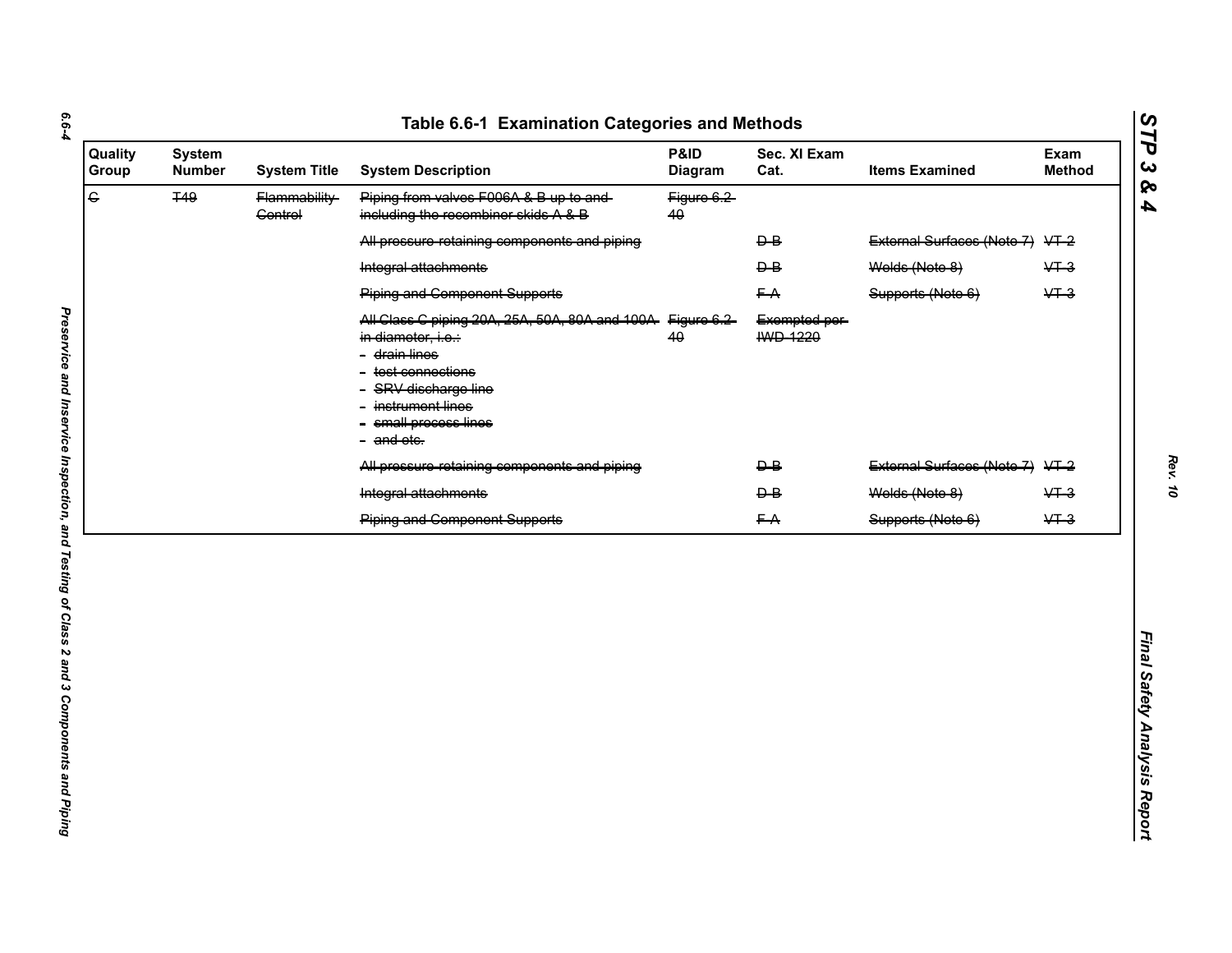| B<br>E11<br><b>RHR</b><br>150A-RHR-022 Piping<br>$C-C$<br>Welds (Note 3)<br>Integral attachments<br>All pressure-retaining components and piping<br>$C-H$<br>External surfaces (Note 5)<br>$F-A$<br>Piping and component supports<br>Supports (Note 6)<br>Figure 5.4-<br>Fuel pool suction lines to RHR from valves<br>$F016B$ & G F016A, B & C up to and including<br>10 sh. 2<br>connection to the shutdown cooling suction lines<br>of RHR $B & G$ A, B &C<br>$C-F-2$<br>Welds (Note 1)<br>300A-RHR-215 Piping<br>300A-RHR-114 Piping<br>300A-RHR-099 Piping<br>$C-C$<br>Integral attachments<br>Welds (Note 3) | MT<br>$VT-2$<br>$VT-3$<br>UT, MT<br><b>MT</b><br>$C-H$<br>External surfaces (Note 5)<br>$VT-2$<br>$F-A$<br>Supports (Note 6)<br>$VT-3$ | Quality<br>Group | <b>System</b><br><b>Number</b> | <b>System Title</b> | <b>System Description</b>                    | P&ID<br>Diagram | Sec. XI Exam<br>Cat. | <b>Items Examined</b> | Exam<br><b>Method</b> |
|--------------------------------------------------------------------------------------------------------------------------------------------------------------------------------------------------------------------------------------------------------------------------------------------------------------------------------------------------------------------------------------------------------------------------------------------------------------------------------------------------------------------------------------------------------------------------------------------------------------------|----------------------------------------------------------------------------------------------------------------------------------------|------------------|--------------------------------|---------------------|----------------------------------------------|-----------------|----------------------|-----------------------|-----------------------|
|                                                                                                                                                                                                                                                                                                                                                                                                                                                                                                                                                                                                                    |                                                                                                                                        |                  |                                |                     |                                              |                 |                      |                       |                       |
|                                                                                                                                                                                                                                                                                                                                                                                                                                                                                                                                                                                                                    |                                                                                                                                        |                  |                                |                     |                                              |                 |                      |                       |                       |
|                                                                                                                                                                                                                                                                                                                                                                                                                                                                                                                                                                                                                    |                                                                                                                                        |                  |                                |                     |                                              |                 |                      |                       |                       |
|                                                                                                                                                                                                                                                                                                                                                                                                                                                                                                                                                                                                                    |                                                                                                                                        |                  |                                |                     |                                              |                 |                      |                       |                       |
|                                                                                                                                                                                                                                                                                                                                                                                                                                                                                                                                                                                                                    |                                                                                                                                        |                  |                                |                     |                                              |                 |                      |                       |                       |
|                                                                                                                                                                                                                                                                                                                                                                                                                                                                                                                                                                                                                    |                                                                                                                                        |                  |                                |                     |                                              |                 |                      |                       |                       |
|                                                                                                                                                                                                                                                                                                                                                                                                                                                                                                                                                                                                                    |                                                                                                                                        |                  |                                |                     |                                              |                 |                      |                       |                       |
|                                                                                                                                                                                                                                                                                                                                                                                                                                                                                                                                                                                                                    |                                                                                                                                        |                  |                                |                     |                                              |                 |                      |                       |                       |
|                                                                                                                                                                                                                                                                                                                                                                                                                                                                                                                                                                                                                    |                                                                                                                                        |                  |                                |                     |                                              |                 |                      |                       |                       |
|                                                                                                                                                                                                                                                                                                                                                                                                                                                                                                                                                                                                                    |                                                                                                                                        |                  |                                |                     | All pressure-retaining components and piping |                 |                      |                       |                       |
| Piping and component supports                                                                                                                                                                                                                                                                                                                                                                                                                                                                                                                                                                                      |                                                                                                                                        |                  |                                |                     |                                              |                 |                      |                       |                       |

L

*Rev. 10*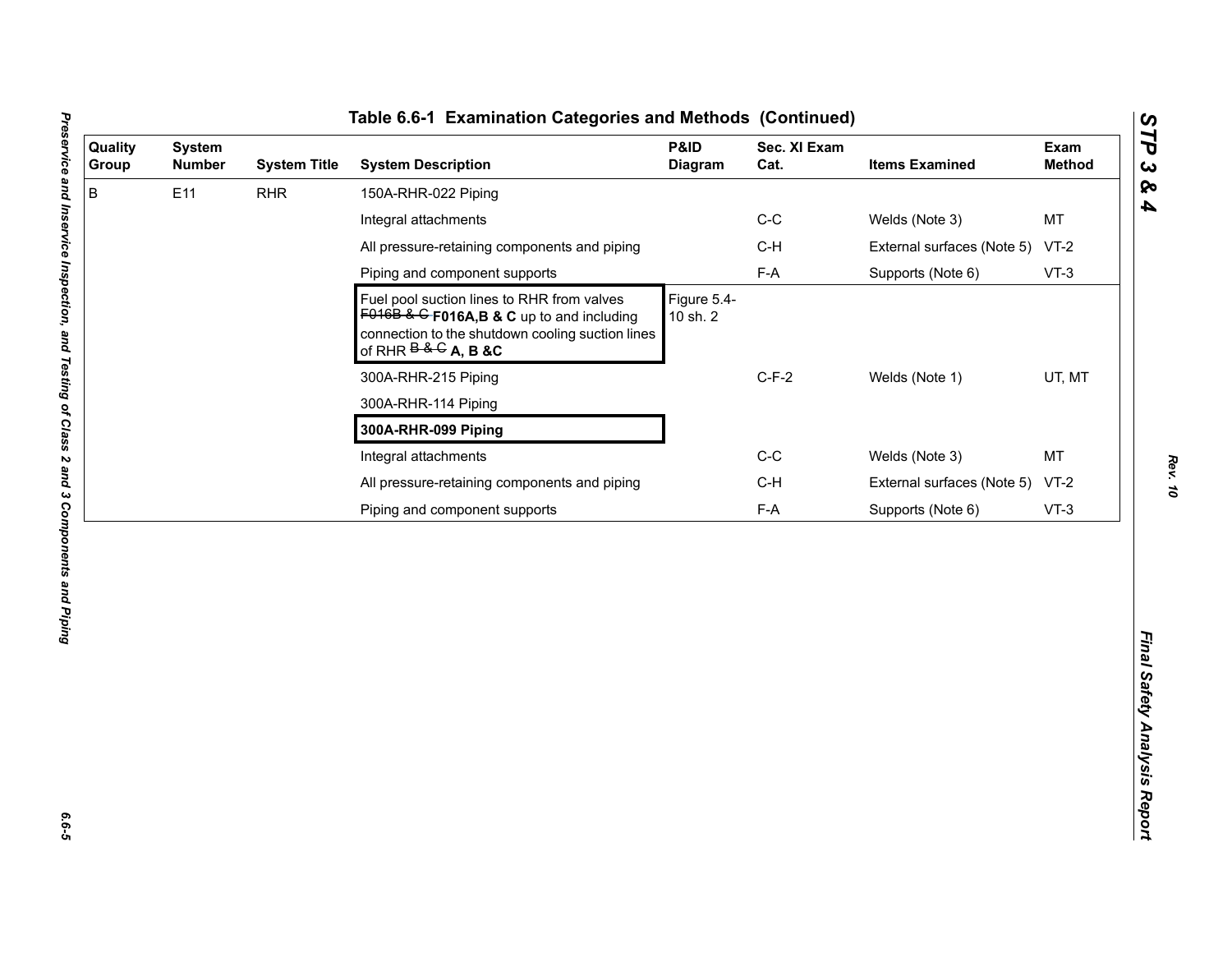| ۰. |
|----|
|    |
| ۰. |
|    |

| Quality<br>Group | <b>System</b><br><b>Number</b> | <b>System Title</b>  | <b>System Description</b>                                                                                                                                                                                                                                                                                                                    | P&ID<br>Diagram                           | Sec. XI Exam<br>Cat.              | <b>Items Examined</b>           | Exam<br><b>Method</b> |
|------------------|--------------------------------|----------------------|----------------------------------------------------------------------------------------------------------------------------------------------------------------------------------------------------------------------------------------------------------------------------------------------------------------------------------------------|-------------------------------------------|-----------------------------------|---------------------------------|-----------------------|
| B                | E11                            | <b>RHR</b>           | Fuel pool return lines from drywell spray line<br>header up to and including valves F015B & C-<br>F015 A, B & C                                                                                                                                                                                                                              | Figure 5.4-<br>10 sh. 5, 7<br>sh. 3,5 & 7 |                                   |                                 |                       |
|                  |                                |                      | 300A-RHR-214 Piping                                                                                                                                                                                                                                                                                                                          |                                           | $C-F-2$                           | Welds (Note 1)                  | UT-MT                 |
|                  |                                |                      | 300A-RHR-113 Piping                                                                                                                                                                                                                                                                                                                          |                                           |                                   |                                 |                       |
|                  |                                | 300A-RHR-099 Piping  |                                                                                                                                                                                                                                                                                                                                              |                                           |                                   |                                 |                       |
|                  |                                | Integral attachments |                                                                                                                                                                                                                                                                                                                                              | $C-C$                                     | Welds (Note 3)                    | MT                              |                       |
|                  |                                |                      | All pressure-retaining components and piping                                                                                                                                                                                                                                                                                                 |                                           | $C-H$                             | External surfaces (Note 5) VT-2 |                       |
|                  |                                |                      | Piping and component supports                                                                                                                                                                                                                                                                                                                |                                           | F-A                               | Supports (Note 6)               | $VT-3$                |
|                  |                                |                      | All class B piping 20A, 25A, 40A, 50A and 100A Figure 5.4-<br>in diameter, i.e.:<br>- drain lines<br>- vent lines<br>- makeup lines for water leg seal including<br>fill pump<br>- minimum flow bypass lines<br>- instrument lines<br>- sampling lines<br>- wetwell spray lines<br>- SRV discharge lines<br>- equalizing lines<br>- and etc. | 10 sh. 2-6                                | Exempted per<br>IWC 1221 (a), (c) |                                 |                       |
|                  |                                |                      |                                                                                                                                                                                                                                                                                                                                              |                                           |                                   |                                 |                       |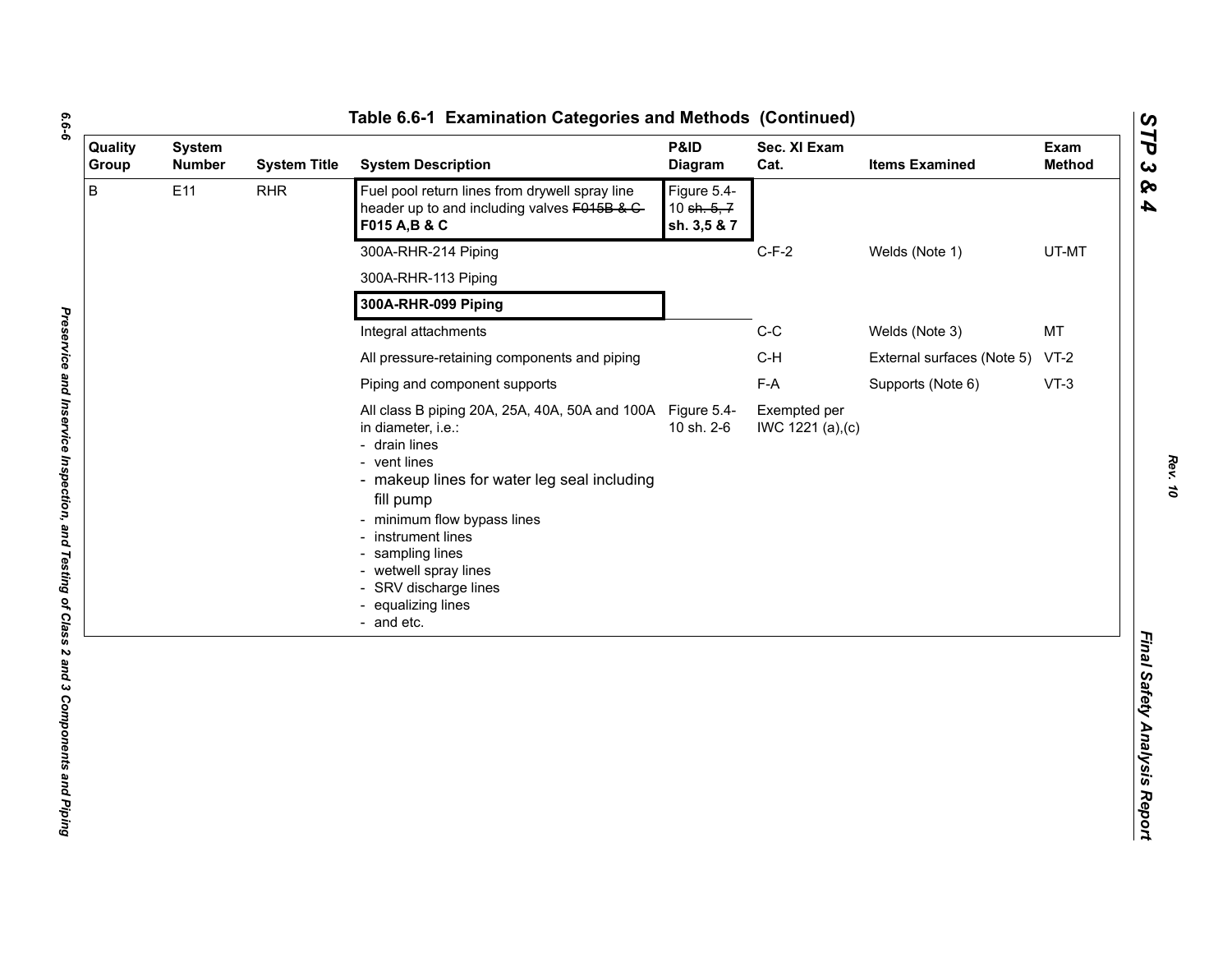*Rev. 10*